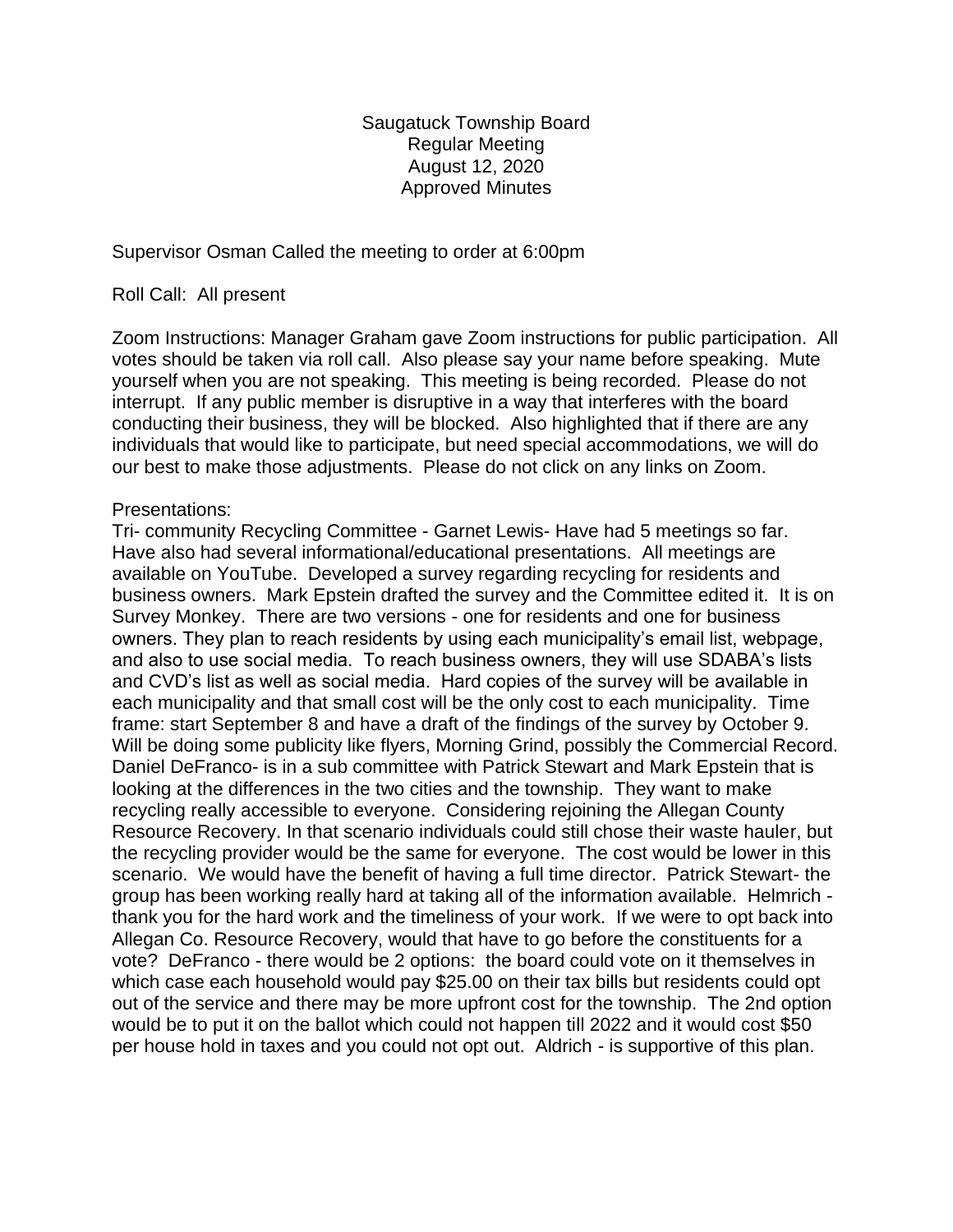Historical District - Jim Cook, Saugatuck Douglas History Center - is not here speaking for the history center. Is proposing creating a Historic District Commission that would look at whether or not we would like to establish Historic Districts. We have several areas that might be appropriate for this including Ox-Bow, Singapore, and areas near the mouth of the Kalamazoo River. Lakota Pochedley with the Gun Lake Tribe- has been working on developing a 10-900 form - a nomination for the National Register of Historic Places. Has conducted a survey to determine if this riverscape could be considered a traditional cultural riverscape. We have identified that it does meet the criterial set out. Will be seeking letters of support to bring before the State Review Board. Jim Cook - We are looking for support from the Township to go ahead and form a Historic District Commission that would determine if the potential Historic District areas in the township would qualify. Helmrich - many Historic Districts are centered around historic homes or buildings - are there any examples of more rural historic districts? Lakota - yes this is why we have additional guidance from the National Register Bulletin. There are many examples further out west.

Approval of Agenda: *Bigford moved to approve the agenda and to ratify the procedures for public participation and meeting conduct as described in the Notice of Public meeting via Video Conference. Supported by Aldrich. Roll call vote: all yes. Approved 5-0.*

## Public Comment:

Laurie Goshorn- Wants to speak to both of the presentations. Is very much in favor of bringing central recycling back to the Township. Also encourages to commission to look at large scale composting. Speaking as a parks commissioner - would like to see recycling in the parks. As a resident would be supportive a Historic District Commission.

Scott Stearn - is speaking about Dugout Road and it being under consideration for improvements. Keep in mind the historical significance of this area. Obtained the Road Plan from the Allegan Co. Road Commission after last months Township Board Meeting. The plan, for a 4/10 of a mile section of road calls for removing 89 mature trees. Please consider how this would negatively influence property values, quality of life, etc. The plan calls for doubling the road width in some areas. Has spoke with 9 property owners - 5 are not in favor of widening the road. We need to get input from all property owners.

Bob Eder- lives on Bradley Road. Wrote a letter that is in the correspondence and looks forward to the Board's dialogue on this.

# Review of Invoices:

No questions or concerns from board members.

*Marcy moved to approve all bills and payroll in the amount of \$91,174.54 as presented.* Supported by Helmrich. Roll call vote: all yes. Approved 5-0.

Treasurers Report: Helmrich -General fund bank balance is \$2.7M - Flat to June 30. First month FY has both revenue and spending under budget primarily due to timing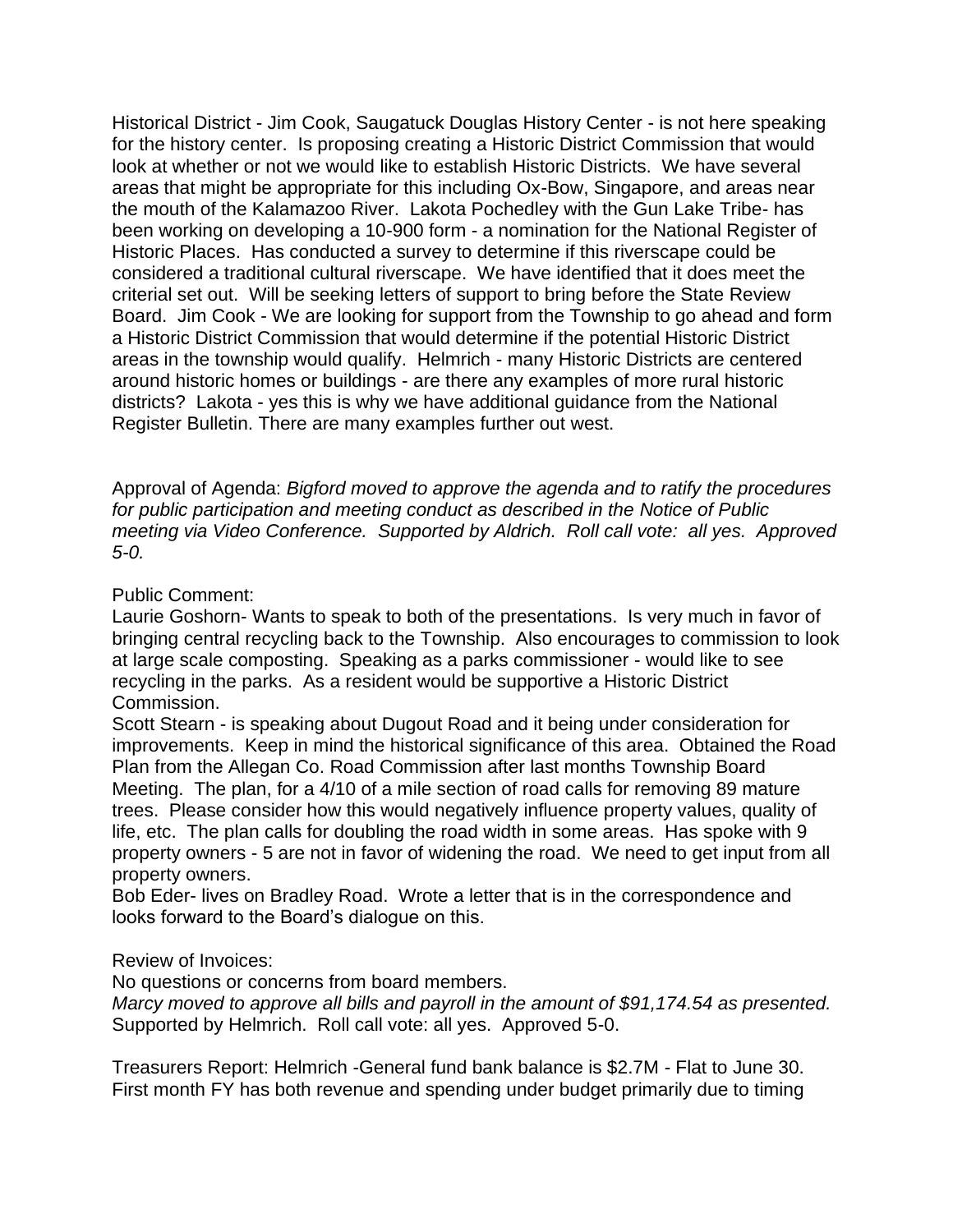differences. We will see an impact on building inspection revenue due to the use of MTS. Next month will give us a better picture of financial performance in the new fiscal year. Notable payments in July include \$2K for buoys and \$28K for Master Meter project. CD value = \$760K flat to June 30. Summer tax payments are arriving well ahead of last year's pace. 21% higher return rate thus far with 20% of parcels paid. The legislation in Lansing to extend due dates and interest rules for some tax payers has stalled. Three summer tax disbursements to approve - #1 \$226K, #2 \$372K, and #3 \$467K: totaling \$1.066M. Need the board's approval on this. *Helmrich moved to approve the 3 tax disbursements made so far in this tax year totaling \$1.066M. Supported by Aldrich. Discussion: none. Roll call vote: all yes. Approved 5-0.*

#### Approval of Minutes:

*Helmrich moved to approve the minutes of the July 8, 2020 regular meeting as presented. Supported by Marcy. Roll call vote: all yes. Approved 5-0.* 

Correspondence: Bob Eder - Community Values Kegley- Short Term rentals Kercinik - Allegan County Road Commission Laubrick - Short Term rentals

Joint Planning Commission/Township Board Meeting: Helmrich, "it has been our goal to meet annually with the Township Board and the Planning Commission to review the Master Plan." Has been working on scheduling this. Ideally this meeting would be held in person. Right now the Planning Commission is busy with bringing on new officers and appointing new chair, vice chair, recording secretary and with looking at affordable housing. Will look at a date in October or later.

Investment Policy and Strategy Update: Helmrich - Abby and I have been working for the last 3 months on studying our current investments and looking for opportunities for future investments with stronger returns. Wants to share some quotes that came from some of our research. "If the treasurer lacks investment knowledge and skill, they'll stick to investment pools and CDs and avoid options like Commercial paper or US Treasury Investments," Keith Sawdon, MTA Consultant. "Your Board made a wise decision to evaluate the Township's investments to determine if you want to have additional FDIC coverage and/or want to do more investing. You might be be surprised to learn that the majority, maybe closer to 90% are in a position similar to yours. Most treasurers come into office with minimal knowledge of investments and tend to keep things simple," Dan Veldhuisen, Auditor for Saugatuck Township. We have held conference calls with CLASS (Michigan Cooperative Liquid Assets Securities System), Chemical Bank, First National Bank of Michigan, and Grand River Bank. Legal counsel has advised against working with an Edward Jones, or Raymond James type investment advisor due to state laws and FDIC issues. Consulted with Douglas and City of Saugatuck Treasurers. Determining the actual range of liquid funds available for potential investment that are not restricted to specific budget funds (Roads, Cemetery, etc.) Will present a recommendation at the September board meeting.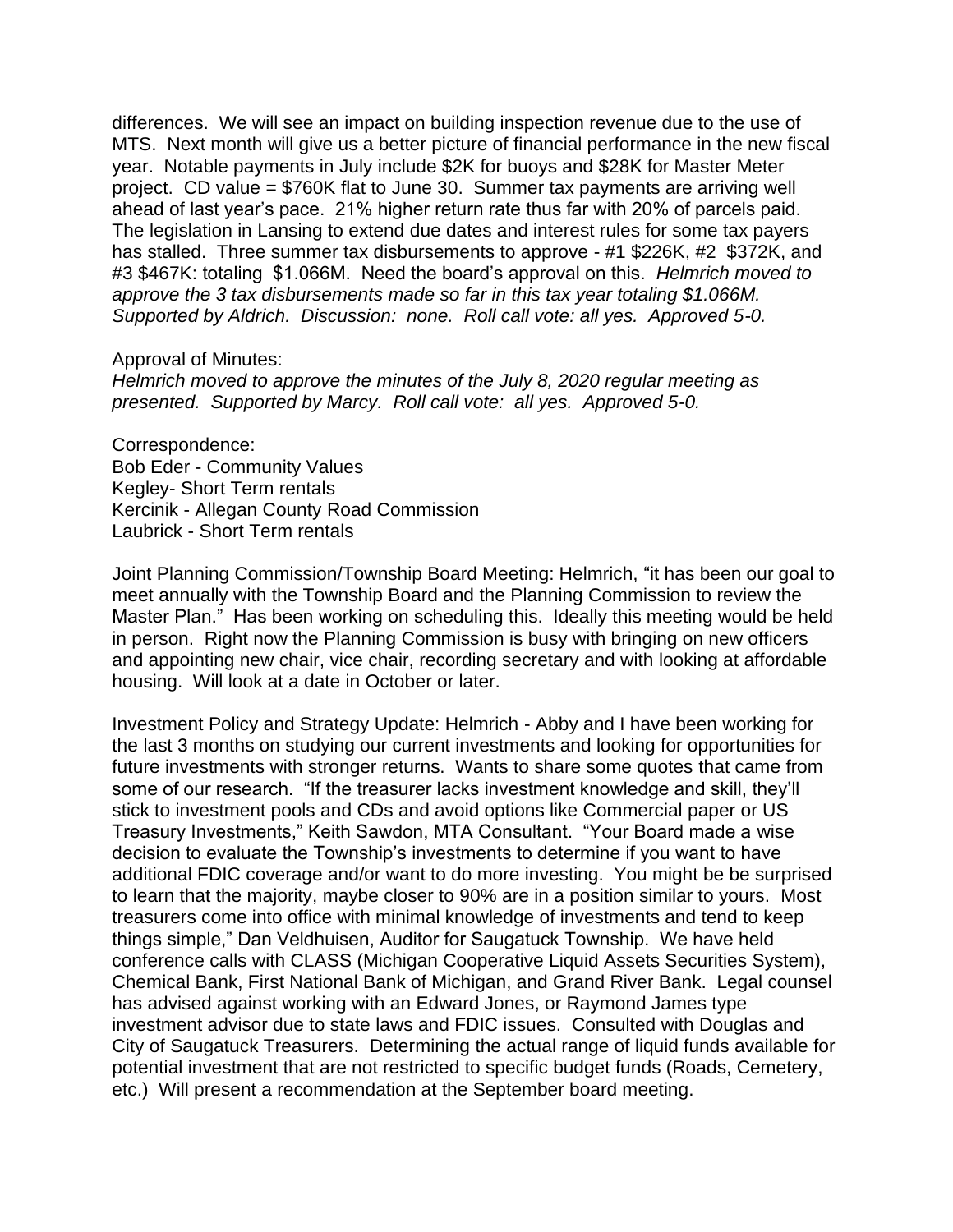Cemetery Service Agreement: Graham - Attached is a one year agreement approved by Saugatuck City Council. This has been a goal over the last year to get this agreement addressed. Please see other attached documents and note that this has been approved by legal counsel. Osman - Graham can you explain the payment options? Graham - The City included language in their agreement that gave the township 2 options for payment. The first option would have the township invoicing the city for the full amount. The second would have the City maintain a piece of property that is in the township. I recommend invoicing the full amount. Marcy - is this for 2 years? Grahamit is for one year. For the term on April 1 2020 to March 31 2021. There was a gap where the City was not contributing to the cost of maintaining the cemetery and they were paying full price for lots. Helmrich - it was discovered in 2019 that the cemetery agreements with Douglas and Saugatuck had expired. I took this on as we did not have a manager at the time. Our contract was signed in a matter of weeks with Douglas. This has been before the City of Saugatuck for 20 plus months. The amount of people purchasing cemetery lots has been really high recently. Marcy - thinks we need to be collaborative and maintain our own property (exhibit A). Osman - So I am hearing that we are choosing the option of paragraph b of subsection 5 of the contract. *Marcy moved to authorize the Township Supervisor and Township Clerk to sign the Cemetery Services Agreement between the City of Saugatuck and Saugatuck Township to include item B and to strike item A of subsection 5, as approved by the Saugatuck City Council on July 27, 2020. Supported by Aldrich. Discussion: Bigford agrees with and supports Helmrich's statements regarding the Cemetery agreement. Also wants to speak on the attachment Saugatuck City Council Workshop Discussion Item Report (July 23, 2020). I understand that the City of Saugatuck is "built out" and completely support entering into a cemetery services agreement with them to help support them with their needs. However, it is my stance that the cemeteries are the resource and property of the Township and that the Township should maintain sole authority over them. It is what is best for the Township. I do not personally support the idea of a cemetery authority. Marcy - wants to go on record as agreeing with Bigford. Helmrich also does not support the idea of a cemetery authority. Roll call vote. All yes. Approved 5-0.*

Donation Policy- Graham- The Parks Commission adopted the attached donation policy to outline the decision making process related to donations and gifts. The parks commission has the authority to accept gifts. However, since this Donation Policy places certain duties and obligations on the Township Board, I recommend it also be adopted by the Township Board. This has been reviewed by legal counsel. Aldrichgood work on this. Thinks it is perfect. Helmrich - thanked commissioner Goshorn for her work on this. Question- if donations come in can that dollar amount go right to that area in the budget? Where the donor wants the money to go? *Aldrich moved to approve the adoption of the proposed Donation Policy, as presented and direct staff to add it to the Financial Policy Handbook. Supported by Bigford. Roll call vote: all yes. Approved 5-0.*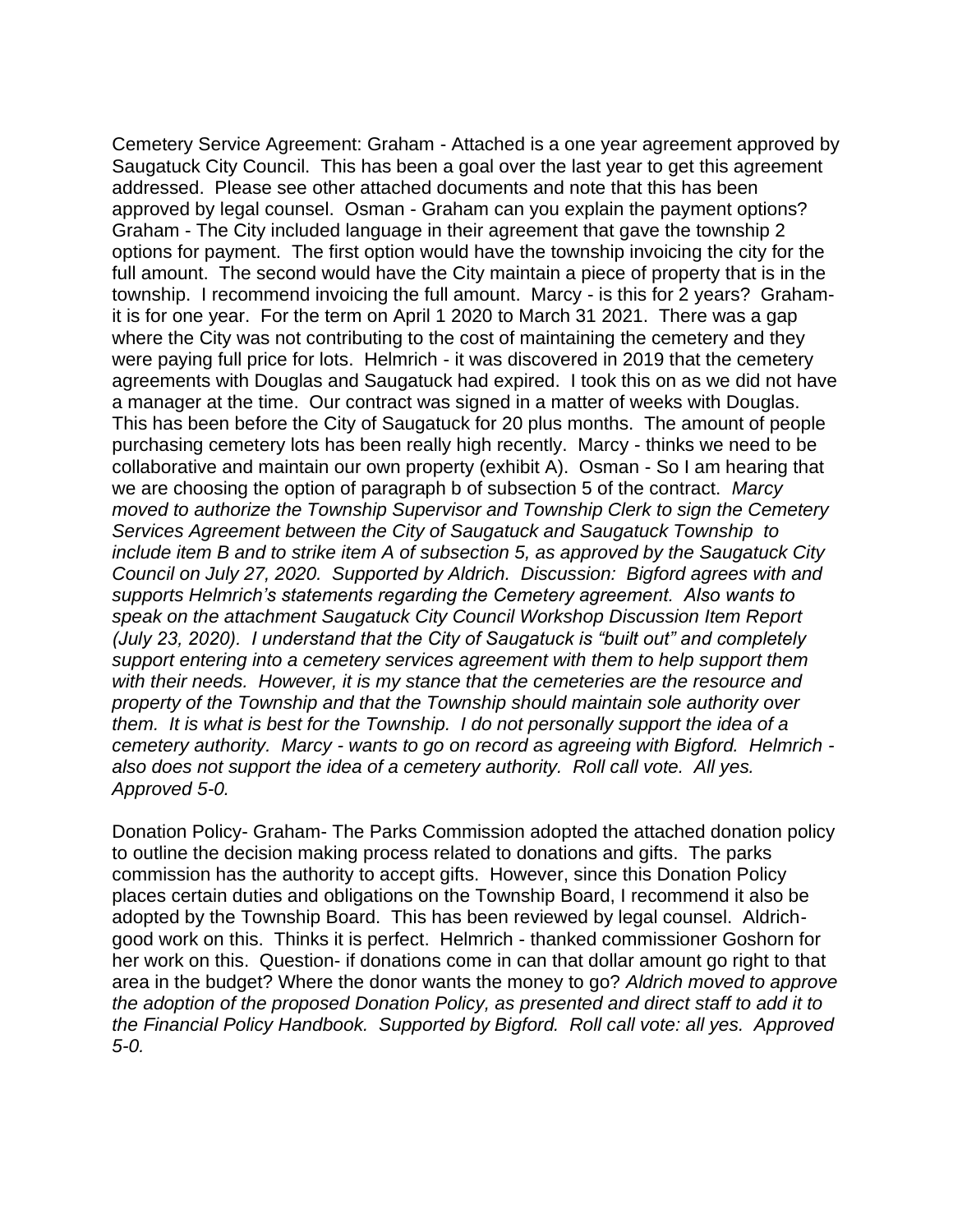Sewer Master Meter Project - Budget Amendment Request - Graham - the attached resolution has been approved by the Township Board. This is simply a budget amendment request. The Township's outstanding cost-share is just short of \$30K, however, the adopted FY 2020-2021 budget did not include appropriations for this so staff is requesting a budget amendment. Marcy *moved to approve the requested "sewer master meter project" payments and budget amendments, as submitted. Supported by Helmrich. Discussion: none. Roll call vote: all yes. Approved 5-0.*

Professional and Contracted Services - Osman - the Board identified this as a priority in the 2020 Township Board Goals. This is a first step in accomplishing this goal. Graham- the Township board has expressed an interest in learning more about professional and contracted services and the bid process. Please see the memo for detailed information. Osman - Graham has put together a summary of the key contracts between the Township and providers. Helmrich - thanks Graham for this good work. What is the procedure for looking into a contract or if we wanted to issue an RFP? Graham - staff is looking for direction on next steps. Could develop a schedule for reviewing and evaluating contracts. The Board can be really hands on or delegate this responsibility to staff. Osman - this is great information. Thinks we need time to decide how satisfied or unsatisfied we are with our services. Helmrich suggested forming a 2 member Board committee to head this up and get it started. Bigford - supports the idea of this being staff driven. Manager Graham is the most familiar with the services and contracts. Would feel really comfortable with Graham coming up with a schedule and a process for this and then the Board can look at it and make changes or approve it. Osman - agrees with Bigford. The Board is the "big picture" group. We set the direction and staff carries out the work. Aldrich - agrees with Osman. Does think that this evaluating should be on a case by case basis as we are extremely pleased with some of our services. Has faith that Graham can carry this task out. Marcy - agrees with Bigford, Osman, Aldrich - wants Graham to list pros and cons to bidding if we are happy with a particular vendor. Helmrich - urges the manager to have individual conversations with Board members regarding these service providers. Graham- I think I have enough information to move forward. Will reach out to other communities and work on a schedule. The long term relationship that we have with some of these service providers should not be overlooked.

Township Hall Overview: Graham- this memo serves to provide summary information for the Board in regards to the goal of renovating the Township Hall. Hopes that this serves as a first step in guiding discussions moving forward. Helmrich - is looking forward to touring other facilities.

Road Commission- Marcy- Graham - have you had contact with Mr. Stearns and Mr. Doerer regarding the statements he made at the last meeting? Graham - yes I did speak with Stearns and Doerer following last month's meeting. I was able to share the plans that I had received that day with both of them. I have not had further discussions with the road commission regarding those plans. Encourages the Board to set the big picture direction and as much as possible let the Road Commission carry out the details. It is an option to the Board to direct staff to become more involved but at some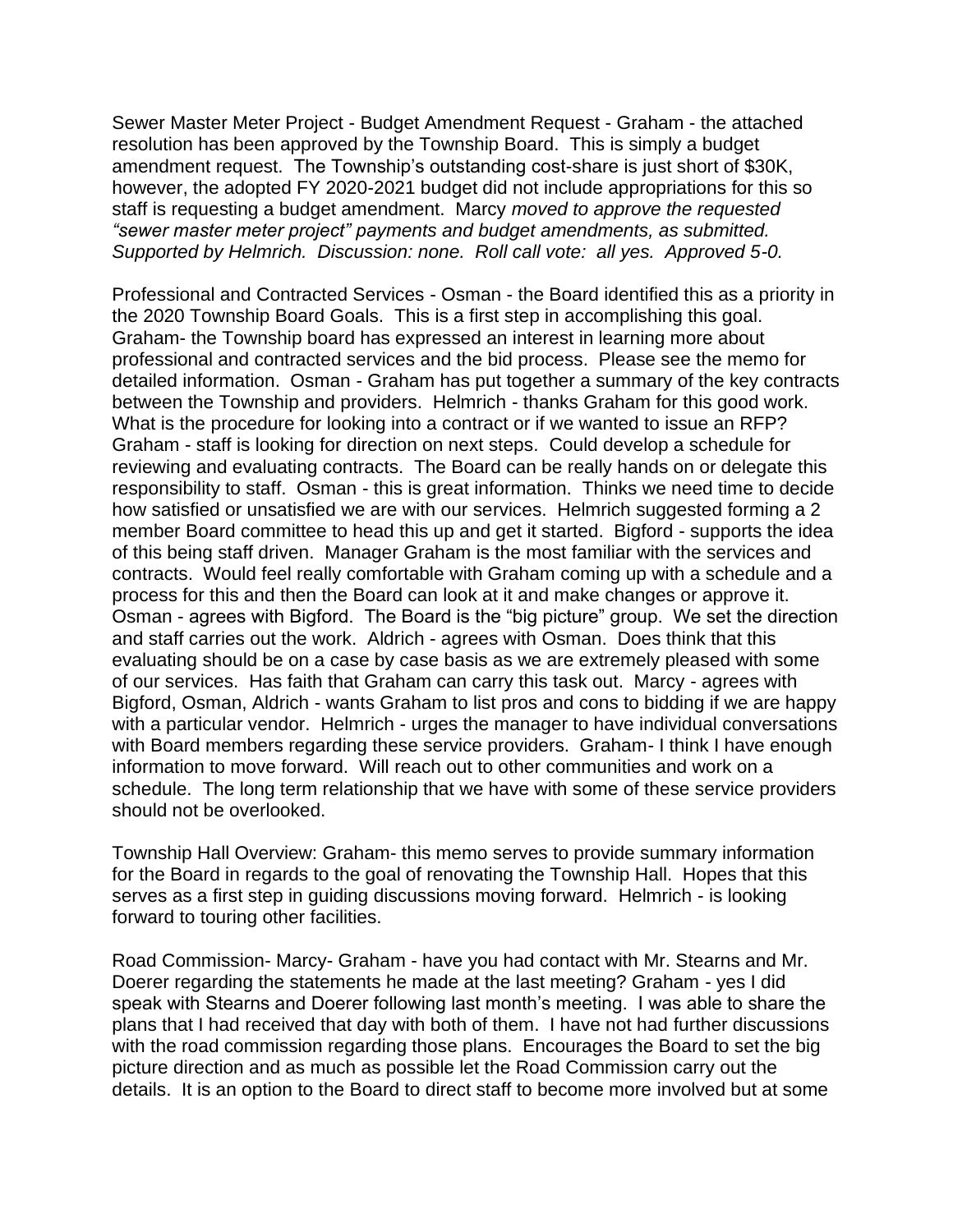point it becomes a slippery slope. Marcy - understands that the Board sets the direction and the Road Commission carries out the work, but believes that in this case where an 18 foot road is being widened by 6 foot on each side, at least an explanation would be good. Helmrich - some projects may have extenuating circumstances. We should not shut it down. It does not undermine the Road Commission's good work. Osman - the Road Commission has design safety standards they need to adhere to that are pretty inflexible.

Fire Board: Aldrich - July was an odd month with 76 calls total. Down from the last 2 years. Thursday and Saturday are the busiest days. EMS count for 55% of the volume. Motor vehicle incidents are within the normal range. Special events are not happening at all during COVID. Response time is normal.

Parks Commission: Graham- has a report from Searing, the Chair of the Park Commission. It reads: we approved the donation policy and sent it to the Township Board for a vote. Jim, Laurie and Jon will meet regarding tree planting at the Township Hall. We are working on a checklist for using when looking at the conditions of our parks. Working on obtaining bids for the Riverbluff Park pavilion roof repair. Considering other options besides replacing new chains on swings. Trail maintenance - have trimmed brush that was going into some of the trails. Veteran's park - looking at making it more user friendly. Perhaps adding seating to shelter and lining the parking area. Blue Star Trail some of the deck planking on the portion of the trail across from veteran's park may need replacement. Will inspect the bridge and develop a plan in September. Considering cracksealing in the fall or in the spring. Will be getting estimates for that.

Emergency Services Committee: Graham spoke with Schippa- no report. Next meeting is in September.

Interurban Board- Please see Lori's report in the packet.

Open Board Report: Marcy- thanks Graham for all of his good work. Helmrich - Tri-community board meeting has been on hold due to the pandemic but has not been forgotten. Has been in contact with the 2 cities. Wanted to acknowledge the passing of R.J. Peterson and his significant contributions to the community and to send condolences to his family. Bigford- wants to use this platform to respond to the Eder letter. Wants to go on record stating that she does not support flying or displaying this flag in any fashion. Aldrich - agrees with Bigford. Thinks we should keep an eye on this and have further discussions as needed. The flag is offensive.

Managers Report: Graham - per legal counsel, we need to keep meeting remotely for the foreseeable future. Is evaluating options for fall clean up day. It is tentatively scheduled for September 12 with October 17 being a fall back date. No Wake Buoys have been in the river for the last several months. An